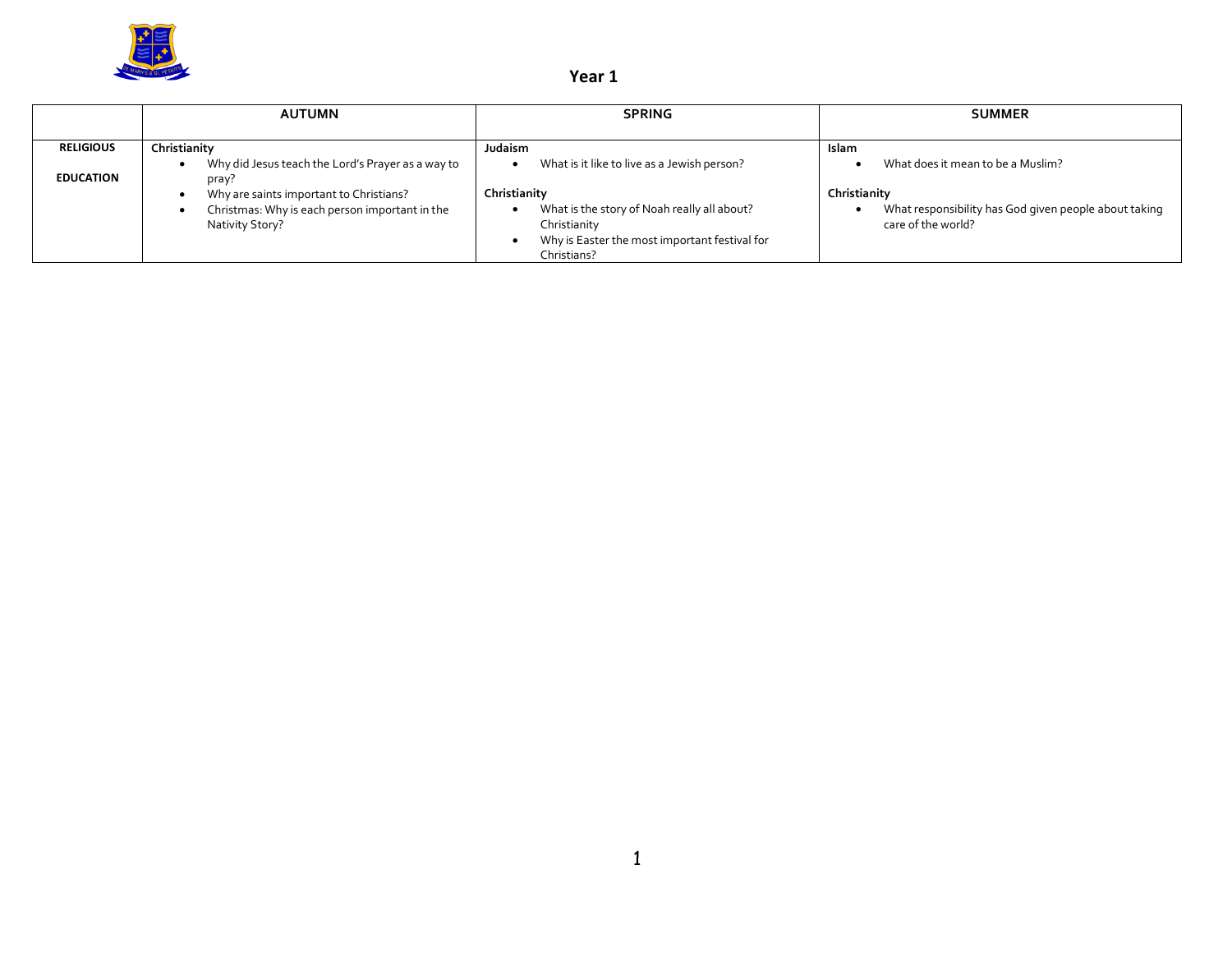| Fiction: Errol's Garden, Mog and the VET, The<br>Fiction: Lost in the Toy Museum<br>Tiger Who Came to Tea, Dear Zoo, We're Going on<br>Recount: Model text of Christmas recount<br>Fairy tales<br>$\bullet$<br>٠<br>a Bear Hunt, In Every House on Every Street, What<br>Non-fiction: Toys from the Past<br>Recount: model text<br>$\bullet$<br>We'll Build, Five Minutes Peace, Peace at Last, All<br>Stories from other cultures: Handa's Surprise<br>Poetry: list poems<br>$\bullet$<br>in One Piece, That's Not My Hat, The Jolly<br>Poetry: A Great Big Cuddle<br>Christmas Postman<br><b>Writing outcomes</b><br>Bible stories: Easter story<br>$\bullet$<br>Recount: Model text of half term recount<br>Character description<br>$\bullet$<br>Poetry: The Christmas Pine, The Friendship Tree<br>Retelling fairytales<br><b>Writing outcomes</b><br>$\bullet$<br>Recount of Christmas<br>Innovating fairytales<br><b>Writing outcomes</b><br>Description of a toy<br>Letter writing<br>$\bullet$<br>Lists<br>Information text on toys from the past<br>Book review<br>Captions<br>Short narrative based on toys<br>Picture book making<br>$\bullet$<br>Sentences to match a picture<br>$\bullet$<br>Innovating a key story<br>$\bullet$<br>Recount of half term<br>$\bullet$<br><b>Grammar &amp; Punctuation</b><br>Composing rhymes and poems<br>$\bullet$<br>Poem<br>Leave spaces between words<br>$\bullet$<br>Retelling the Easter story<br>$\bullet$<br>$\bullet$<br>Fact files of characters<br>Orally rehearsing sentences<br>٠<br>Letters to characters/Father Christmas<br><b>Grammar &amp; Punctuation</b><br>Use a capital letter to start a sentence                                                                                                                                                                                                                                                                                                                                                                                                                       |                                                                                                                                                                                                                                                                                                                                                                                                              |
|-----------------------------------------------------------------------------------------------------------------------------------------------------------------------------------------------------------------------------------------------------------------------------------------------------------------------------------------------------------------------------------------------------------------------------------------------------------------------------------------------------------------------------------------------------------------------------------------------------------------------------------------------------------------------------------------------------------------------------------------------------------------------------------------------------------------------------------------------------------------------------------------------------------------------------------------------------------------------------------------------------------------------------------------------------------------------------------------------------------------------------------------------------------------------------------------------------------------------------------------------------------------------------------------------------------------------------------------------------------------------------------------------------------------------------------------------------------------------------------------------------------------------------------------------------------------------------------------------------------------------------------------------------------------------------------------------------------------------------------------------------------------------------------------------------------------------------------------------------------------------------------------------------------------------------------------------------------------------------------------------------------------------------------------------------------------------------------------------|--------------------------------------------------------------------------------------------------------------------------------------------------------------------------------------------------------------------------------------------------------------------------------------------------------------------------------------------------------------------------------------------------------------|
| Use full stops to end a sentence<br>Leave spaces between words<br><b>Grammar &amp; Punctuation</b><br>Orally rehearsing sentences<br>$\bullet$<br>Leave spaces between words<br>Use a capital letter to start a sentence<br>Using 'and' to join words and phrases                                                                                                                                                                                                                                                                                                                                                                                                                                                                                                                                                                                                                                                                                                                                                                                                                                                                                                                                                                                                                                                                                                                                                                                                                                                                                                                                                                                                                                                                                                                                                                                                                                                                                                                                                                                                                             | Fiction: Grandad's Island, If All the World were Wild<br>Re-reading writing to check that it makes sense                                                                                                                                                                                                                                                                                                     |
| Orally rehearsing sentences<br>$\bullet$<br>Use full stops to end a sentence<br>$\bullet$<br>Use a capital letter to start a sentence<br>$\bullet$<br>Using a capital letter for places, the days of the week<br><b>Reading &amp; Comprehension</b><br>Use full stops to end a sentence<br>$\bullet$<br>and personal pronoun, I<br>$\bullet$<br>Capital letters for names<br>$\bullet$<br>Re-reading writing to check that it makes sense<br>Use exclamation marks and question marks to<br>$\bullet$<br>Sequencing sentences to form short narratives<br>demarcate sentences<br>independently<br>Using adjectives<br>٠<br><b>Reading &amp; Comprehension</b><br><b>Reading &amp; Comprehension</b><br>Linking what is read to own experiences<br>$\bullet$<br>Reading for enjoyment<br>$\bullet$<br>Reading for enjoyment<br>Explaining understanding of what is read<br>Recognising and joining in with predictable phrases<br>$\bullet$<br>Explaining clearly their understanding of what is read<br>Discussing favourite words and phrases<br>Participating in discussion<br>$\bullet$<br>to them<br>Answering and asking questions<br>$\bullet$<br>Discuss and clarify the meaning of words<br>$\bullet$<br>Drawing on prior knowledge, background<br>Read accurately by blending<br>information and vocabulary provided by the teacher<br>$\bullet$<br>been read<br>Linking what is read to own experiences<br>$\bullet$<br>Participating in discussion<br>Discussing the significance of the title and events<br>Discuss and clarify the meaning of words<br>$\bullet$<br>$\bullet$<br>done<br>Orally retelling familiar stories<br>$\bullet$<br>Linking what is read to own experiences<br>$\bullet$<br>$\bullet$<br>Appreciate rhymes and poems, and to recite some<br>Read aloud their writing clearly<br>turns and listening to others<br>$\bullet$<br>$\bullet$<br>by heart<br>Expressing views about reading<br>$\bullet$<br>Making inferences based on what is said and done<br>$\bullet$<br>Read aloud their writing clearly<br>Predicting what might happen based on what has | Becoming familiar with fairy stories and traditional tales<br>Listening to, discussing and expressing views about<br>books at a level beyond that which they can read<br>Discussing the significance of the title and events<br>Predicting what might happen on the basis of what has<br>Drawing inferences on the basis of what is being said and<br>Participating in discussion about what is read, taking |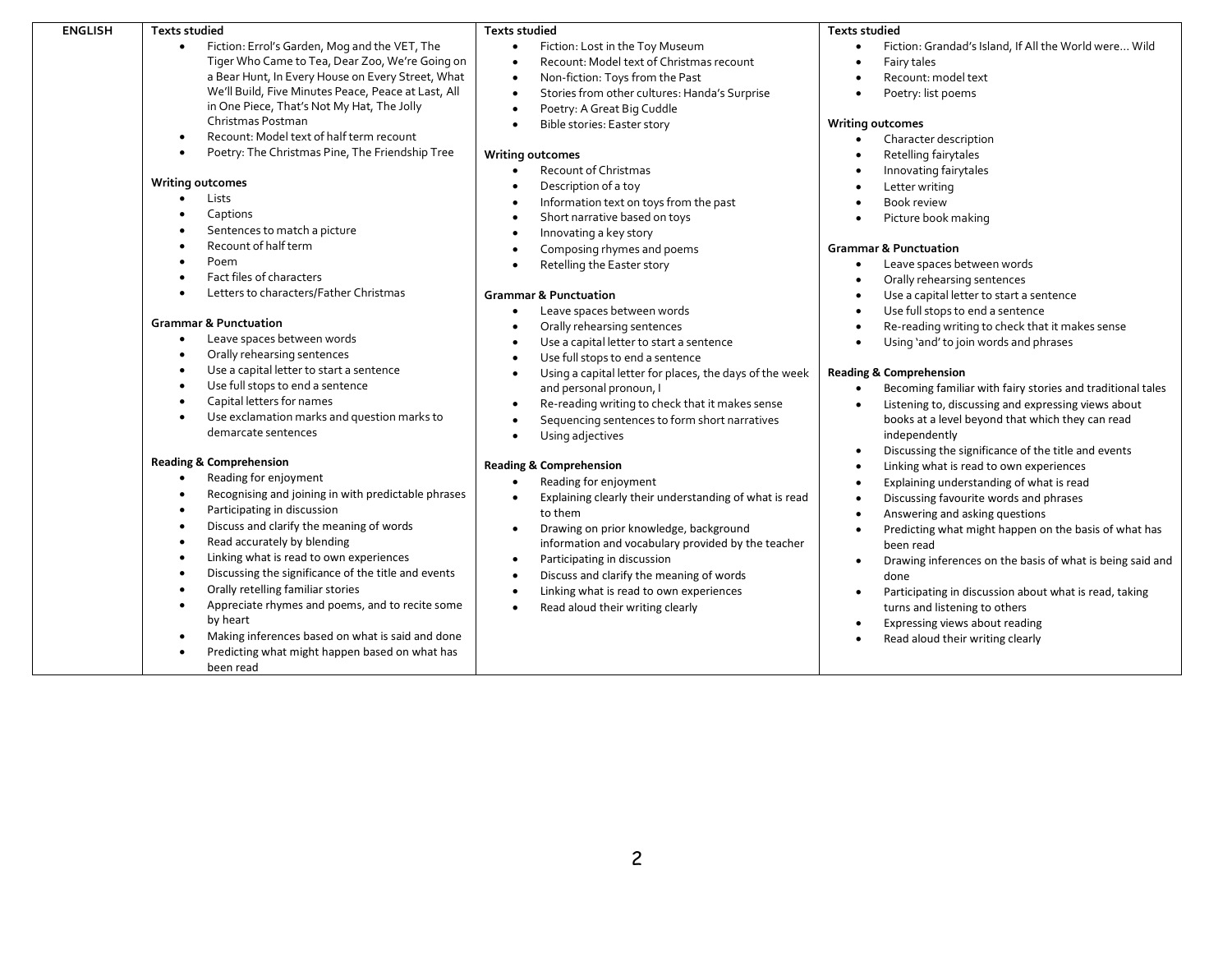| <b>PHONICS</b><br>(ELS) | <b>Review</b><br>ay (play) ou (cloud) ie (tie) ea (eat) oy (boy) ir (shirt)<br>ue (blue) aw (lawn) wh (whisk) ph (photo) ew (crew) oe (toe)<br>au (pause) ey (money) a-e (lake) e-e (theme) i-e (slide) o-e<br>(home) u-e (tune) c (city)<br>Learn<br>y (baby) al (walk)<br><b>HRS</b> words<br>please, once, any, many, again, who, whole, where, two                                                                                                                                                                                                                                                                 | <b>Review</b><br>Sounds and graphemes taught in Spring term<br>Learn<br>a (acorn) ey (they) ea (great) eigh (weight) a (father) e (he) i<br>(find) y (by) o (go) a (was) u (push) u (music) ch (school) ch (chef)<br>ea (head) or (world) ear (learn) ou (soup) oul (shoulder) ie (brief)<br>ve (have) y (qym) are (care) ere (there) ear (pear) tch (catch) o<br>(brother) g (gem) ge (fringe) dge (bridge) st (listen) ce (fence) se<br>(house) gn (sign) kn (knee) wr (wrap) mb (lamb) se (cheese) ze<br>(freeze) eer (cheer) ere (here) ti (patient) tion (station) al (half)                                                                                                                                                            | <b>Review</b><br>All previously taught GPCs for reading and spelling, and teach<br>further rarely-used GPCs.<br>Learn (with decodable reading books)<br>sc (science) bt (doubt) u (busy) ne (gone) mn (column) gh (ghastly)<br>gu (guard) ough (cough) ough (tough) oo (flood) wh (whole) gh<br>(rough) u (penguin) aigh (straight) ei (ceiling) I (police) eye<br>(eyelash) is (island) uy (buy) ough (dough) eau (plateau) ear (heart)<br>our (colour) re (centre) o (move) ui (juice) oe (shoe) eau (beautiful)<br>ar (warm) oar (roar) oor (floor) ore (more) ough (plough) ar (scary)                                                                               |
|-------------------------|------------------------------------------------------------------------------------------------------------------------------------------------------------------------------------------------------------------------------------------------------------------------------------------------------------------------------------------------------------------------------------------------------------------------------------------------------------------------------------------------------------------------------------------------------------------------------------------------------------------------|----------------------------------------------------------------------------------------------------------------------------------------------------------------------------------------------------------------------------------------------------------------------------------------------------------------------------------------------------------------------------------------------------------------------------------------------------------------------------------------------------------------------------------------------------------------------------------------------------------------------------------------------------------------------------------------------------------------------------------------------|--------------------------------------------------------------------------------------------------------------------------------------------------------------------------------------------------------------------------------------------------------------------------------------------------------------------------------------------------------------------------------------------------------------------------------------------------------------------------------------------------------------------------------------------------------------------------------------------------------------------------------------------------------------------------|
| <b>MATHS</b>            | Number<br>Numbers to 20<br>$\bullet$                                                                                                                                                                                                                                                                                                                                                                                                                                                                                                                                                                                   | augh (caught) ss (session) si (vision) - ti (scrumptious) ci<br>(delicious) -ous, -ion, -ian<br><b>HRS</b> words<br>here, sugar, friend, because<br>Number<br>Counting in twos, fives and tens Measure<br>$\bullet$                                                                                                                                                                                                                                                                                                                                                                                                                                                                                                                          | Number<br>Recap of partitioning two digit numbers into 10's and                                                                                                                                                                                                                                                                                                                                                                                                                                                                                                                                                                                                          |
| (Maths Mastery)         | Identifying teen numbers<br>$\bullet$<br>Addition and subtraction within 20<br>$\bullet$<br>Know bonds to 5,6,7 and 10 by heart<br>$\bullet$<br>Identifying one more and one less of a given<br>$\bullet$<br>number<br>Using $\lt$ , $>$ and = to compare numbers<br>$\bullet$<br>Understanding terminology of greater than and<br>$\bullet$<br>less than.<br>Place value, numbers up to 50 and for Highers<br>$\bullet$<br>$100+$<br>Tens and ones using place value cards and denes.<br>$\bullet$<br>Mental and addition and subtraction<br>Shapes and patterns:<br>Recognise and name common 2D shapes<br>$\bullet$ | Estimation<br>$\bullet$<br>Adding one digit to two digit numbers<br>Use number facts to solve simple word problems.<br>$\bullet$<br>Locating two digit numbers on a hundred square<br>$\bullet$<br>Finding halves and quarters or a given whole number<br>$\bullet$<br>Recognising odd and even numbers<br>$\bullet$<br>Counting objects in 5's and tens.<br>$\bullet$<br>Know doubles up to double 10<br>$\bullet$<br>Use number bonds to 10 to help with number bonds<br>$\bullet$<br>to 20<br>Place value in two digit numbers progressing skills<br>$\bullet$<br>into place value in money<br><b>Fractions</b><br>Begin to understand that two halves are the same as<br>$\bullet$<br>a whole and four quarters are the same as a whole. | ones<br>Finding 10 more and 10 less of any two-digit number<br>$\bullet$<br>Addition and subtraction of one digit numbers from two<br>digits.<br>Addition of 3 smaller numbers<br>$\bullet$<br>Add three small numbers, spotting pairs to 10 and<br>doubles; add and subtract 10 to and from 2-digit<br>numbers.<br>Weight and measure<br>Recording of data using block graphs<br>Compare weights and capacities using direct<br>comparison; measure weight and capacity using uniform<br>and non-standard units.<br>Money                                                                                                                                               |
|                         | Sorting common 2D shapes<br>Measurement<br>Length using non-standard units of measure e.g.<br>$\bullet$<br>cubes.<br>Comparing measurements, longest, shortest?<br>$\bullet$<br>Tallest or shortest?<br>Positional vocab, left or right.<br>$\bullet$<br>Money<br>Recognising coins up to £2 and finding totals in<br>$\bullet$<br>pence<br>Counting on and counting back using money<br>$\bullet$                                                                                                                                                                                                                     | Shape and time<br>Recognising and naming 3D shapes<br>$\bullet$<br>Sorting 3D shapes<br>$\bullet$<br>Rehearsing ordering days of the week/months of the<br>$\bullet$<br>year<br>Telling time to the nearest half hour and developing<br>$\bullet$<br>knowledge of how long a minute, hour, day a week<br>are etc.                                                                                                                                                                                                                                                                                                                                                                                                                            | Recognise and name and know value of coins £1-£2 and<br>£5 and £10 notes; solve repeated addition problems<br>using coins; make equivalent amounts using coins.<br>Measure<br>Compare weights and capacities using direct<br>comparison; measure weight and capacity using uniform<br>non-standard units; complete tables and block graphs.<br>Make a use a measuring vessel for capacity.<br>$\bullet$<br><b>Fractions/money</b><br>Find half of all numbers to 10 and then to 20.<br>$\bullet$<br>Identify even numbers and being to learn halves.<br>Recognise halves and quarters of shapes and being to<br>$\bullet$<br>know that $2/2=1$ , $4/4=1$ and $2/4=1/2$ . |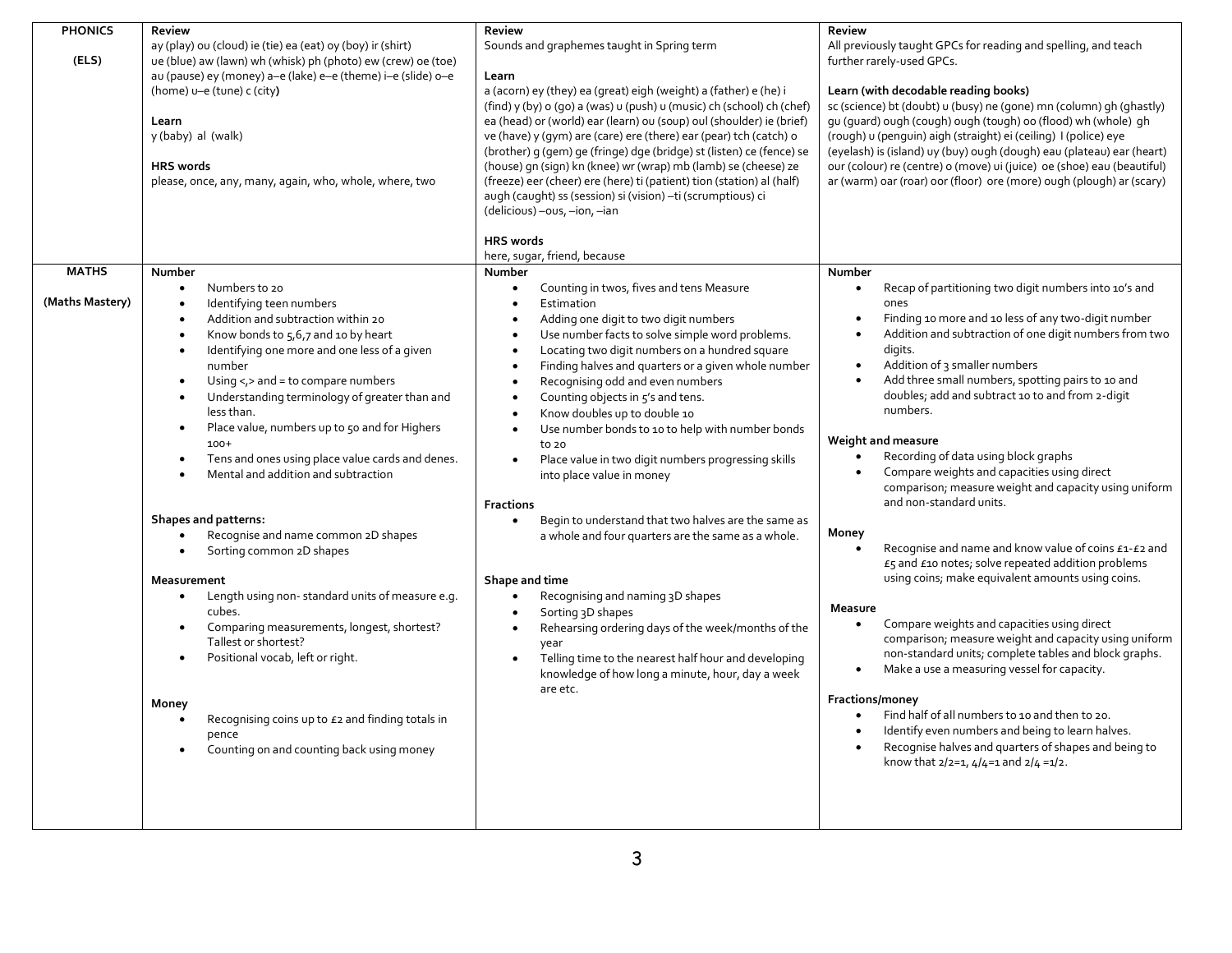|                | Animals                                                                                                                                                                                                                                                                     | Seasonal changes (Spring)     | Plants                                                                                                                                                                                                                           |
|----------------|-----------------------------------------------------------------------------------------------------------------------------------------------------------------------------------------------------------------------------------------------------------------------------|-------------------------------|----------------------------------------------------------------------------------------------------------------------------------------------------------------------------------------------------------------------------------|
| <b>SCIENCE</b> | Identify and name a variety of common animals<br>Group animals into carnivores, herbivores and<br>omnivores                                                                                                                                                                 | Identify and describe changes | Identify and name a variety of common wild and garden<br>plants, including deciduous and evergreen trees<br>Identify and describe the basic structure of a of common<br>$\bullet$<br>flowering plants, e.g. stem, leaf and petal |
|                | Human Body                                                                                                                                                                                                                                                                  |                               |                                                                                                                                                                                                                                  |
|                | Identify, name, draw and label the basic parts of the<br>human body                                                                                                                                                                                                         |                               |                                                                                                                                                                                                                                  |
|                |                                                                                                                                                                                                                                                                             |                               | Seasonal changes (Summer)                                                                                                                                                                                                        |
|                | <b>Everyday Materials</b>                                                                                                                                                                                                                                                   |                               | Identify and describe changes                                                                                                                                                                                                    |
|                | Distinguish between an object and the material from<br>which it is made<br>Identify and name a variety of everyday materials<br>Describe physical properties of everyday materials<br>(wood, metal, plastic and fabric)<br>Compare and group together a variety of everyday |                               |                                                                                                                                                                                                                                  |
|                | materials on the basis of their physical properties<br>Seasonal changes (Autumn and Winter)<br>Identify and describe changes                                                                                                                                                |                               |                                                                                                                                                                                                                                  |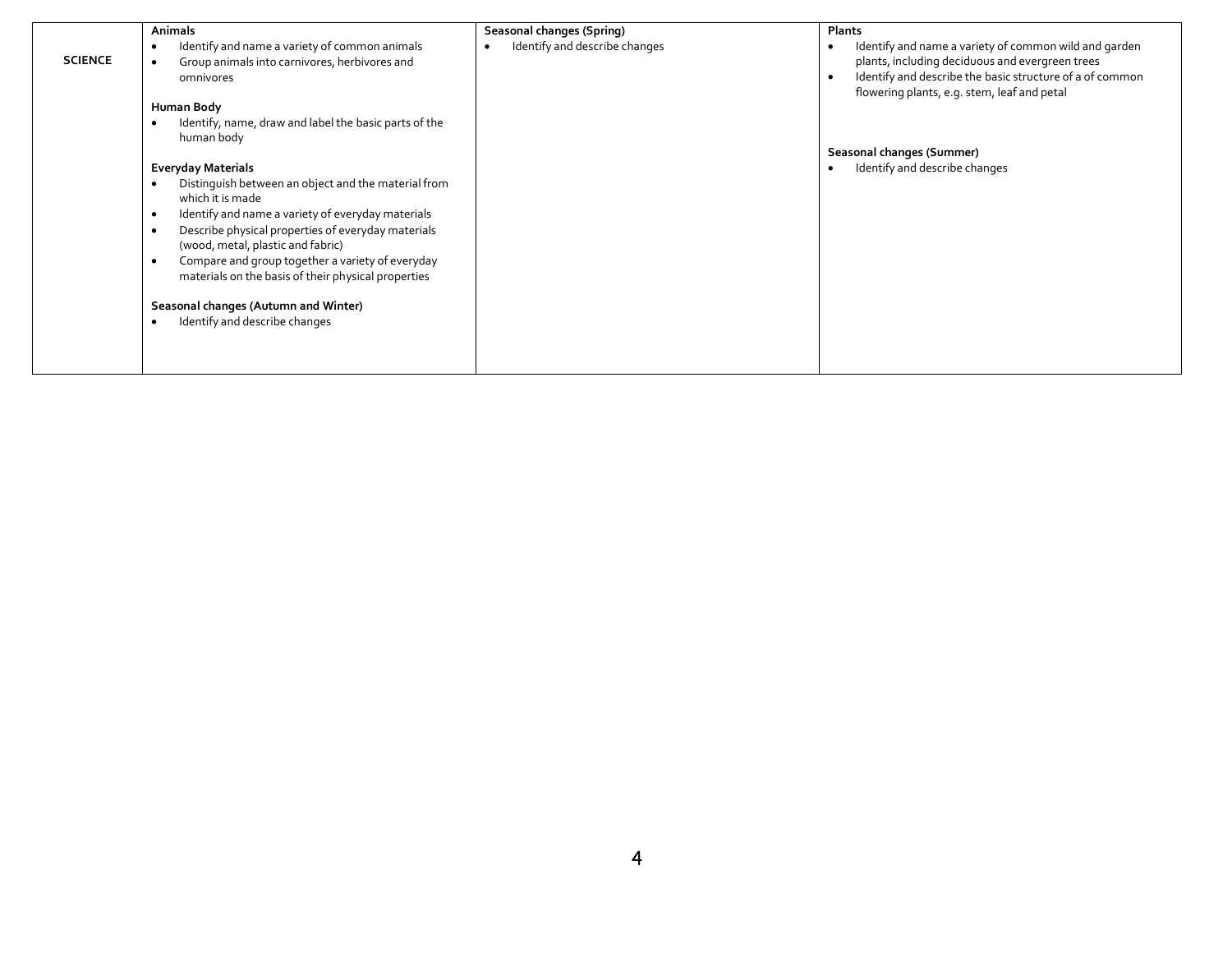| <b>COMPUTING</b> | Introduction to Computing:                                                                                                                                                                                                                                                                                                                                                                                                                                                                                                                     | <b>Illustrating e-books</b>                                                                                                                                                                                                                                                                                                                                                                                                                                                                                                                                                                                                                                                                                                                                                                                      | Producing a talking book                                                                                                                                                                                                                                                                                                                                                                                                                                                                                                                                                                                                                                                                              |
|------------------|------------------------------------------------------------------------------------------------------------------------------------------------------------------------------------------------------------------------------------------------------------------------------------------------------------------------------------------------------------------------------------------------------------------------------------------------------------------------------------------------------------------------------------------------|------------------------------------------------------------------------------------------------------------------------------------------------------------------------------------------------------------------------------------------------------------------------------------------------------------------------------------------------------------------------------------------------------------------------------------------------------------------------------------------------------------------------------------------------------------------------------------------------------------------------------------------------------------------------------------------------------------------------------------------------------------------------------------------------------------------|-------------------------------------------------------------------------------------------------------------------------------------------------------------------------------------------------------------------------------------------------------------------------------------------------------------------------------------------------------------------------------------------------------------------------------------------------------------------------------------------------------------------------------------------------------------------------------------------------------------------------------------------------------------------------------------------------------|
|                  | Learning to login<br>$\bullet$<br>Developing mouse skills<br>$\bullet$<br>Programmable toys<br>Understand what algorithms are; how they are<br>implemented as programs on digital devices; and that<br>programs execute by following precise and<br>unambiguous instructions.<br>Create and debug simple programs.<br>$\bullet$<br>Use logical reasoning to predict the behaviour of simple<br>programs.<br>Recognise common uses of information technology<br>$\bullet$<br>beyond school.<br><b>Online Safety</b>                             | Use the web safely to find ideas for an illustration<br>Select and use appropriate painting tools to create and<br>change images on the computer<br>Understand how this use of ICT differs from using paint<br>and paper<br>Create an illustration for a particular purpose<br>$\bullet$<br>Know how to save, retrieve and change their work<br>$\bullet$<br>Reflect on their work and act on feedback received<br>$\bullet$<br>Finding images using the web<br>Find and use pictures on the web<br>Know what to do if they encounter pictures that cause<br>$\bullet$<br>concern<br>Group images on the basis of a binary (yes/no) question<br>$\bullet$<br>Organise images into more than two groups according to<br>$\bullet$                                                                                 | Use sound recording equipment to record sounds<br>Develop skills in saving and storing sounds on the computer<br>$\bullet$<br>Develop collaboration skills as they work together in a group<br>$\bullet$<br>Understand how a talking book differs from a paper-based<br>$\bullet$<br>book<br>Talk about and reflect on their use of ICT<br>$\bullet$<br>Share recordings with an audience.<br>Creating a digital card<br>Develop basic keyboard skills, through typing and formatting<br>text<br>Develop basic mouse skills<br>$\bullet$<br>Use the web to find and select images<br>Develop skills in storing and retrieving files<br>$\bullet$<br>Develop skills in combining text and images       |
|                  | Understand that rules help us stay safe, both in the real<br>world and online.<br>Suggest strategies for staying safe in different online<br>$\bullet$<br>scenarios.<br>Help to develop a set of online safety rules that are<br>$\bullet$<br>easily understood and appropriate for Year 1.<br>Understand that unkind behaviour online can affect<br>$\bullet$<br>other people, even though we can't see them.<br>Understand that the rules created can be applied to any<br>$\bullet$<br>concerns they may have about their online activities | clear rules<br>Sort (order) images according to some criteria<br>$\bullet$<br>Ask and answer binary (yes/no) questions about their<br>$\bullet$<br>images<br><b>Online Safety</b><br>Learn the very basic principles of what the internet is.<br>Understand how people use the internet.<br>$\bullet$<br>Understand that using computer devices too often can be<br>$\bullet$<br>bad for us and we should take time out from technology<br>to do other things.<br>Discuss what to do if they see or hear something online<br>$\bullet$<br>that upsets them.<br>Understand what is meant by 'personal information'.<br>Recognise that anyone online who we don't know in real<br>life is a stranger.<br>Understand how we can protect our personal information,<br>including reporting worries to trusted adults. | Discuss their work and think about whether it could be<br>$\bullet$<br>improved.<br><b>Online Safety</b><br>Understand what is meant by 'digital citizen'.<br>Understand how to be responsible, respectful and safe online.<br>Understand that being a good digital citizen means having a<br>$\bullet$<br>kind heart, a warning tummy and a thinking brain; all things<br>that keep us safe online.<br>Recall what to do if something happens online that makes<br>$\bullet$<br>them feel uncomfortable<br>Understand the importance of playing games in shared<br>$\bullet$<br>spaces where grown-ups are available for support.<br>Understand the importance of taking breaks away from technology |
| <b>HISTORY</b>   | Homes from the past<br>Changes within living memory by comparing Victorian<br>homes to homes today<br>Identify changes in living memory by understanding<br>$\bullet$<br>how houses have changed over time (Local area walk<br>looking at houses and homes)<br>Develop an awareness of the past, using common words<br>and phrases relating to the passing of time in the<br>context of thinking about household items<br>Learn about a significant figure in local history (Horace<br>Walpole and visit to Strawberry Hill House)             | Toys from the past<br>Changes within living memory by exploring toys from<br>$\bullet$<br>today and the past<br>Identify changes in living memory by understanding how<br>$\bullet$<br>toys have changed over time and using this to reveal how<br>aspects of children's lives have changed over time<br>Develop an awareness of the past, using common words<br>$\bullet$<br>and phrases relating to the passing of time in the context<br>of thinking about toys                                                                                                                                                                                                                                                                                                                                               | Seaside<br>Develop an understanding of methods of historical enquiry by<br>using photographs and videos to find out about the past<br>Continuity and change by comparing entertainments at the<br>$\bullet$<br>seaside now and then<br>To know where the events they study fit into a chronological<br>$\bullet$<br>framework by understanding that Victorian seaside<br>entertainment and homes built during the Victorian era<br>(previous learning) co-occurred.                                                                                                                                                                                                                                   |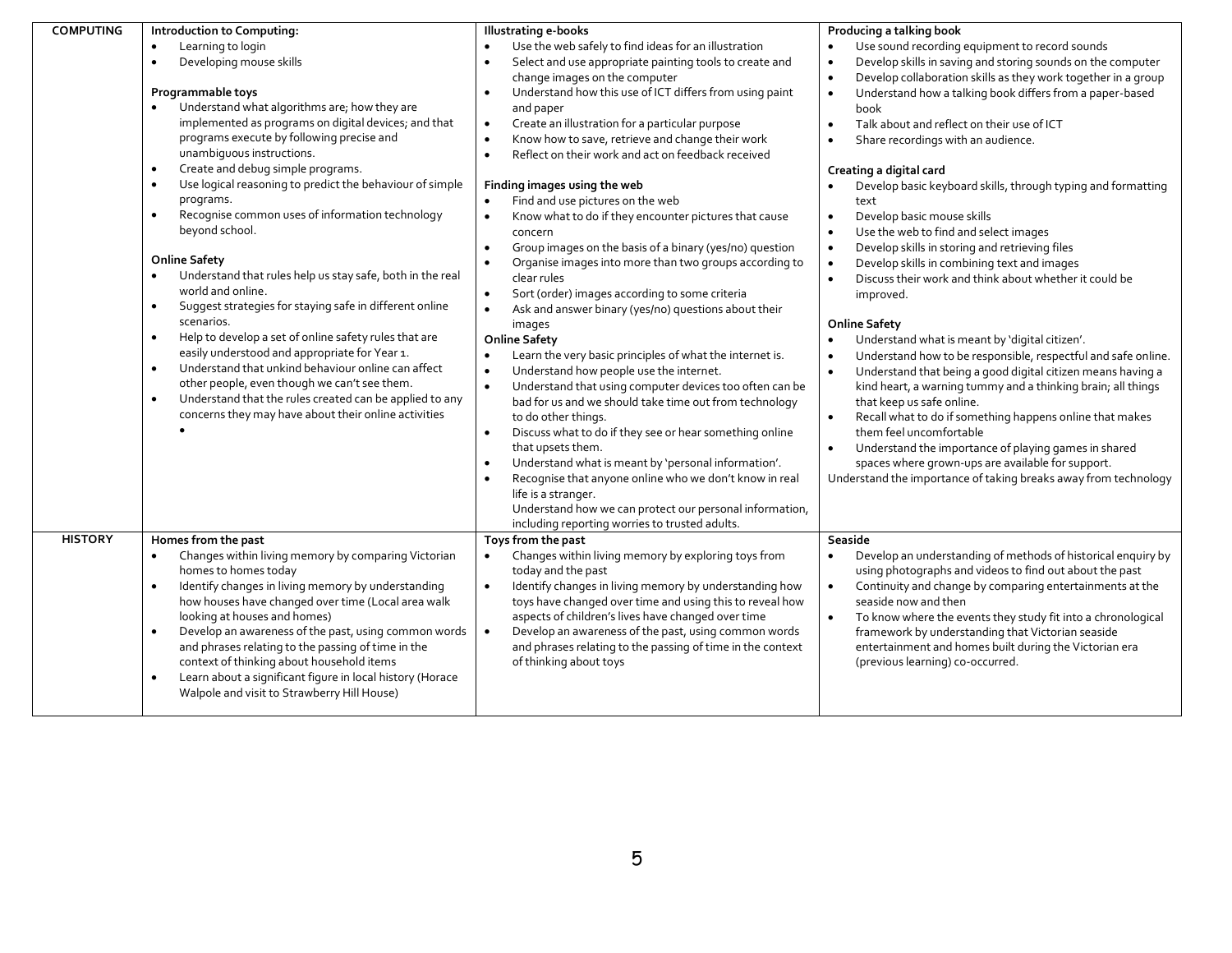| <b>GEOGRAPHY</b>                   | Maps and local area<br>Use and make simple maps and plans (Compass points,<br>creating 3D aerial view maps, coordinates-treasure<br>maps)<br>Name, describe and compare familiar places (Local area<br>$\bullet$<br>walk, Strawberry Hill House)<br>Link their homes with other places in their local<br>$\bullet$<br>community (Local area walk, Strawberry Hill House) | Locating the UK and it's countries<br>Locate the United Kingdom<br>$\bullet$<br>Name countries (England, Ireland, Wales and Northern<br>Ireland) and their capital cities<br>Name the seas that surround the United Kingdom<br>$\bullet$                                                                                                                                                                                                                                                                                                                                                                                                                                                                                                                                                                                                                                                                                                             | Seaside<br>Human and Physical features of the seaside<br>Seasonal changes in weather                                                                                                                                                                                                                                                                                                                                                                                                                               |
|------------------------------------|--------------------------------------------------------------------------------------------------------------------------------------------------------------------------------------------------------------------------------------------------------------------------------------------------------------------------------------------------------------------------|------------------------------------------------------------------------------------------------------------------------------------------------------------------------------------------------------------------------------------------------------------------------------------------------------------------------------------------------------------------------------------------------------------------------------------------------------------------------------------------------------------------------------------------------------------------------------------------------------------------------------------------------------------------------------------------------------------------------------------------------------------------------------------------------------------------------------------------------------------------------------------------------------------------------------------------------------|--------------------------------------------------------------------------------------------------------------------------------------------------------------------------------------------------------------------------------------------------------------------------------------------------------------------------------------------------------------------------------------------------------------------------------------------------------------------------------------------------------------------|
| <b>DESIGN</b><br><b>TECHNOLOGY</b> |                                                                                                                                                                                                                                                                                                                                                                          | Mechanisms: Making a moving story book<br>Make and use sliders as a moving mechanism<br>$\bullet$<br>Use correct terminology e.g. up, down, left and right<br>$\bullet$<br>Plan their book against a design criteria<br>$\bullet$<br>Referring to their plan children construct book.<br>Test and evaluate product.                                                                                                                                                                                                                                                                                                                                                                                                                                                                                                                                                                                                                                  | Food: Fruit and vegetable smoothies<br>Categorising fruit and veg<br>Know the difference between both by looking at seeds<br>$\bullet$<br>Learning where fruit and vegetables grow<br>$\bullet$<br>Tasting selection of ingredients and describe taste,<br>$\bullet$<br>appearance smell and taste<br>Design packaging for their smoothie<br><b>Textiles: Puppets</b><br>Explore ways to join fabrics e.g. gluing, pinning and stapling<br>Cut out simple templates<br>Decorate puppet with a variety of materials |
| <b>ART</b>                         | Art and design Skills<br>Introduction to sketch books<br>Lego printing<br>$\bullet$<br>Colour mixing handprints<br>Printing<br>$\bullet$<br>Experimenting with 2D shapes and layering                                                                                                                                                                                    | Formal elements of art<br>Use colour, pattern, texture, line, form and space<br>$\bullet$<br>Learn about the work from a range of artists.<br>$\bullet$<br>Describe differences and similarities between pieces.<br>$\bullet$<br>Experiment with mark making<br>$\bullet$<br>Create line drawings<br>$\bullet$<br>Understand that lines can be used in different ways<br>$\bullet$<br>Use and understand primary colours<br>$\bullet$<br>Mix primary colours to make secondary colours<br>$\bullet$<br>Sculptures and collages<br>(Theme: Living things)<br>Use clay as a medium for sculpture (snail making)<br>$\bullet$<br>Use Junk modelling to create 3D creatures<br>$\bullet$<br>Collect natural resources to create a 3D piece<br>$\bullet$<br>Create a model as a class, from a variety of resources.<br>$\bullet$<br>Base their model off a famous sculpture, understand how<br>we use inspiration from other artists to inspire own work. | Landscapes using different medias<br>Cutting skills<br>Drawing the horizon line in a landscape<br>$\bullet$<br>Composition of a beach scene<br>$\bullet$<br>Use materials to replicate textures found at the seaside<br>Use watercolours to create different colour palettes from the<br>$\bullet$<br>seaside<br>Painting over texture<br>$\bullet$<br>Collage to add detail to their watercolour landscapes<br>$\bullet$                                                                                          |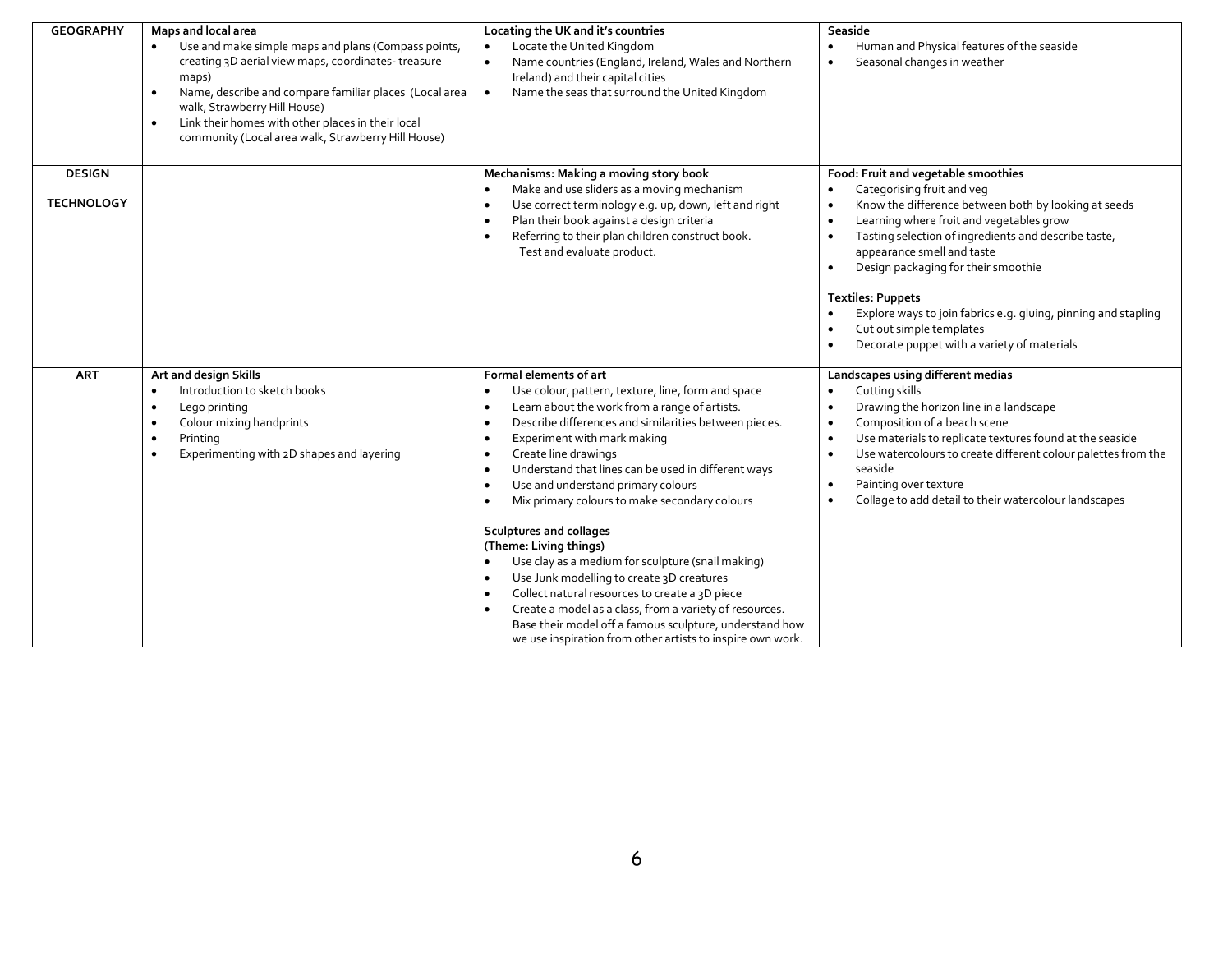| PHYSICAL         | <b>Fundamentals</b>                                              | Sending and receiving                                                    | Gymnastics                                                      |
|------------------|------------------------------------------------------------------|--------------------------------------------------------------------------|-----------------------------------------------------------------|
|                  | Change direction when moving at speed.<br>$\bullet$              | Begin to send and receive a ball using feet.                             | Have confidence to perform in front of others.                  |
| <b>EDUCATION</b> | Recognise changes in my body when I do exercise.<br>$\bullet$    | Catch a ball with some success.<br>$\bullet$                             | Link simple actions together to create a sequence.              |
|                  | Run at different speeds.<br>$\bullet$                            | Recognise changes in the body when doing exercise.<br>$\bullet$          | Make my body tense, relaxed, stretched and curled.<br>$\bullet$ |
|                  | Select my own actions in response to a task.<br>$\bullet$        | Roll a ball towards a target.<br>$\bullet$                               | Recognise changes in my body when I do exercise.<br>$\bullet$   |
|                  | Show hopping and jumping movements.<br>$\bullet$                 | Throw a ball to a partner.<br>$\bullet$                                  | Remember and repeat actions and shapes.                         |
|                  | Work co-operatively with others to complete tasks.<br>$\bullet$  | Track a ball that is coming towards me.<br>$\bullet$                     | Say what I liked about someone else's performance.<br>$\bullet$ |
|                  | Show balance and co-ordination when static and<br>$\bullet$      | Work co-operatively with a partner.<br>$\bullet$                         | Use apparatus safely and wait for my turn.<br>$\bullet$         |
|                  | moving at a slow speed.                                          |                                                                          |                                                                 |
|                  |                                                                  | Dance                                                                    | <b>Net and Wall</b>                                             |
|                  | <b>Team Building</b>                                             | Beginning to use counts.                                                 | Hit a ball using a racket.                                      |
|                  | Communicate simple instructions.<br>$\bullet$                    | Copy, remember and repeat actions.<br>$\bullet$                          | Throw a ball to land over the net and into the court area.      |
|                  | Follow instructions.<br>$\bullet$                                | Move confidently and safely.                                             | Track balls and other equipment sent to me.                     |
|                  | Follow a path and lead others.<br>$\bullet$                      | Use different parts of the body in isolation and together.               | Use a ready position to move to the ball.                       |
|                  | Listen to others' ideas.<br>$\bullet$                            | Work with others to share ideas and select actions.                      | Know how to score points.<br>$\bullet$                          |
|                  | Suggest ideas to solve tasks.<br>$\bullet$                       | Choose appropriate movements for different dance ideas.                  | Recognise changes in the body when doing exercise.              |
|                  | Work with a partner and a small group.<br>$\bullet$              | Say what I liked about someone else's performance.<br>$\bullet$          | Show honesty and fair play when playing against an              |
|                  | Understand the rules of the game.<br>$\bullet$                   | Show some sense of dynamic and expressive qualities in<br>٠<br>my dance. | opponent.                                                       |
|                  | <b>Ball Skills</b>                                               |                                                                          | <b>Invasion Games</b>                                           |
|                  | Begin to catch with two hands.<br>$\bullet$                      | <b>Athletics</b>                                                         | Begin to dribble a ball with hands and feet.                    |
|                  | Begin to dribble a ball with my hands and feet.<br>$\bullet$     | Throw towards a target.                                                  | Change direction to move away from a defender.                  |
|                  | Begin to understand simple tactics.<br>$\bullet$                 | Begin to show balance and co-ordination when changing<br>$\bullet$       | Recognise space when playing games.                             |
|                  | Roll and throw with some accuracy towards a target.<br>$\bullet$ | direction.                                                               | Send and receive a ball with hands and feet.                    |
|                  | Say when someone was successful.<br>$\bullet$                    | Develop overarm throwing.<br>$\bullet$                                   | Use simple rules to play fairly.<br>$\bullet$                   |
|                  | Track a ball that is coming towards me.<br>$\bullet$             | Recognise changes in the body when doing exercise.<br>$\bullet$          | Move to stay with another player when defending.                |
|                  | Work co-operatively with a partner.<br>$\bullet$                 | Run at different speeds.<br>$\bullet$                                    | Recognise changes in my body when I do exercise.                |
|                  |                                                                  | Work with others and make safe choices.<br>$\bullet$                     | Understand when being a defender or an attacker.<br>$\bullet$   |
|                  | <b>Fitness</b>                                                   | Try my best.<br>$\bullet$                                                |                                                                 |
|                  | Recognise changes in my body when I do exercise.<br>$\bullet$    | Understand the difference between a jump, a leap and a<br>$\bullet$      | Yoga                                                            |
|                  | Share my ideas with other people in the class.<br>$\bullet$      | hop and can choose which allows the furthest jump.                       | Recognise how yoga makes me both feel physically and            |
|                  | Talk about what exercise does to my body.<br>$\bullet$           |                                                                          | mentally.                                                       |
|                  | Recognise how exercise makes me feel.<br>$\bullet$               | <b>Target games</b>                                                      | Remember and repeat actions, linking poses together.            |
|                  | Try my best in the challenges I am set.<br>$\bullet$             | Recognise changes the body when doing exercise.<br>$\bullet$             | Say thoughts about someone else's work.                         |
|                  | Understand why it is important to warm up.<br>$\bullet$          | Use an overarm throw aiming towards a target.<br>$\bullet$               | Show an awareness of space when travelling.                     |
|                  |                                                                  | Roll a ball towards a target.<br>$\bullet$                               | Work with others to create poses.                               |
|                  |                                                                  | Use an underarm throw aiming towards a target.<br>$\bullet$              |                                                                 |
|                  |                                                                  | Work co-operatively with a partner.<br>$\bullet$                         |                                                                 |
|                  |                                                                  | Understand what good technique looks like.                               |                                                                 |